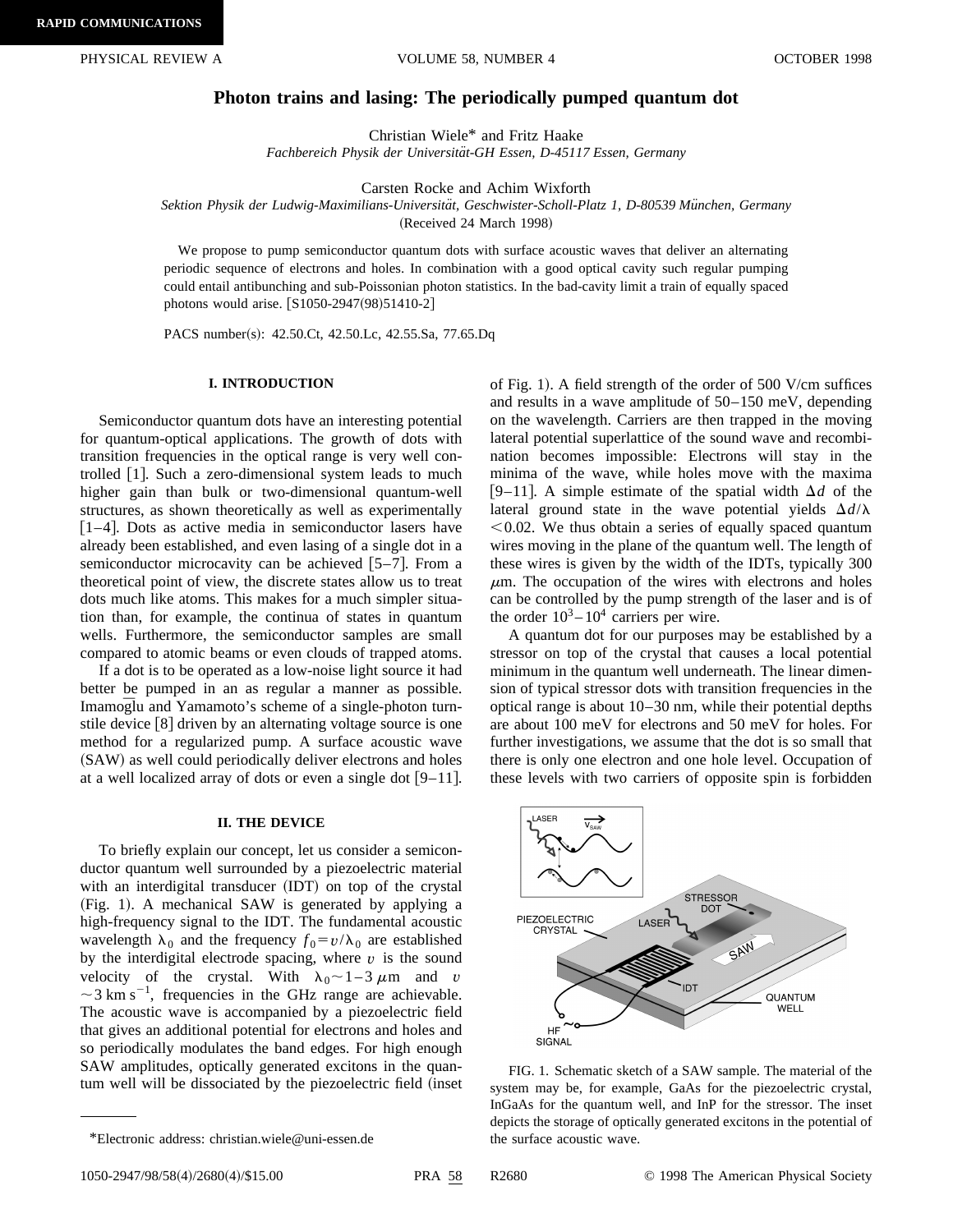by Coulomb blockade. When both levels are occupied an exciton is formed, so there is just a single exciton state. We should speak of an excited, a semiexcited, and an unexcited dot when an exciton, only one carrier (electron or hole), and no carrier are present. An excited or unexcited dot may then be treated as a simple two-level system with pseudospin operators  $S^+, S^-$  creating and annihilating an exciton. This system may interact with a single-mode light field. In the semiexcited case no interaction with the light field is possible and the creation of an exciton is only possible by capturing the missing carrier. While being crossed by a moving quantum wire an empty dot may pluck one of the carriers offered: If the dot potential is deep enough a carrier will drop into it and stay there, while the wave is moving on.

The scheme just sketched may indeed produce the designed properties of the pump. First, the periodicity of arriving carriers is given by the SAW, as the moving wires are well separated. Second, with a density of  $\approx$  3 carriers per 100 nm in a wire, there is a high probability for the dot to capture an electron or hole within the crossing time of a wire. Of course, a single dot makes but inefficient use of the moving wires, as only one of  $10<sup>4</sup>$  carriers is used per cycle. If one had several dots lying in a row parallel to the wires, better pump yields could arise. Another way to increase efficiency may be to focus the SAW onto one or a few dots, which seems to be feasible in an experiment.

Our periodically pumped dot (PPD) will in practice suffer from a degradation of complete regularity. One cause of pump fluctuations is the finite width of the lateral SAW ground state, as mentioned above. This leads to variations in the instant of pumping. As indicated above, this will be a few percent of the pump period *T* given by the SAW frequency. Pump noise also results when no carrier is plucked from a crossing wire; this may be minimized by a high-electron and hole generation rate in the SAW, so all wires are well occupied. For simplicity we neglect both types of noise here and consider the case of zero pump fluctuations. This will allow for a simple analytic description of the process.

For quantum-optical applications we have to couple the PPD to a single-mode light field inside a resonator. As the dot is pumped by a SAW, we cannot put a semiconductor Bragg mirror, which would block the mechanical wave, on top of the device. For the back side this would not be a problem. So we need at least one external mirror for the cavity. The carriers could be generated outside the cavity, as the electrons and holes can be transported over some millimeters by the SAW.

We shall now discuss our pumping scheme in the framework of the Jaynes-Cummings model, limiting ourselves to the single PPD. The system is described by the exciton-field coupling constant  $g$ , the field damping constant  $\kappa$ , the pseudospin operators  $S^+, S^-$ , and the photon creation and annihilation operators  $a^{\dagger}, a$ . In the interaction picture the master equation for the density operator of dot and cavity mode is

$$
\dot{\rho} = g[aS^+ - a^{\dagger}S^-, \rho] + \frac{\kappa}{2} \{ [a, \rho a^{\dagger}] + [a\rho, a^{\dagger}] \}
$$
  
= :  $\Lambda \rho$ . (1)

Due to the regularity of pumping events we cannot work

with a standard pump term in the master equation. Rather, we have to solve the problem by setting new initial values after every pump event. The Hilbert space is defined in the following way. The dot may be in one of three states, the excited:  $|e\rangle$ ; the unexcited (ground)  $|g\rangle$ ; or the semiexcited  $|se\rangle$ , where the special property of the semiexcited state is

$$
S^+|se\rangle = S^-|se\rangle = 0,\tag{2}
$$

i.e., a dot in this state cannot interact. The cavity mode is expanded in the basis of Fock states  $|n\rangle$ . We now further assume that every pump event is completely incoherent and destroys all off-diagonal elements of  $\rho$ . With these assumptions, the most general density operator with the condensed notation  $|g,n\rangle := |g\rangle|n\rangle$  is

$$
\rho(t) = \sum_{n=0}^{\infty} \left[ C_{e,e}^{n}(t) | e, n \rangle \langle e, n | + C_{g,e}^{n}(t) | g, n + 1 \rangle \langle e, n | + C_{e,g}^{n}(t) | e, n \rangle \langle g, n + 1 | + C_{g,g}^{n}(t) | g, n \rangle \langle g, n | + C_{g,e,s}^{n}(t) | s e, n \rangle \langle s e, n | ]. \tag{3}
$$

Starting from some initial  $\rho(0)$  at  $t=0$ , the system evolves according to the master equation  $(1)$  until the first pumping event, immediately before which we have

$$
\rho(T/2 - 0) = e^{\Lambda T/2} \rho(0). \tag{4}
$$

New initial values at  $t = T/2+0$  are now set by

$$
|se,n\rangle\langle se,n|\rightarrow|e,n\rangle\langle e,n|,
$$
 (5a)

$$
|g,n\rangle\langle g,n|\rightarrow|se,n\rangle\langle se,n|,
$$
 (5b)

$$
|e,n\rangle\langle e,n|\rightarrow|e,n\rangle\langle e,n|,\tag{5c}
$$

all other terms in Eq.  $(3)$  vanishing. The three processes indicated have to be interpreted in the following manner: A semiexcited dot is excited by capturing the missing carrier [Eq.  $(5a)$ ], an unexcited dot captures a carrier and becomes semiexcited  $[Eq. (5b)]$ , and if the dot is excited at the instant of pumping, no pump event may occur and the system keeps the old state  $[Eq. (5c)]$ . We thus find the new initial state after pumping

$$
\rho(t_i+0) = \sum_{n} \{ [C_{se,se}^n(t_i-0) + C_{e,e}^n(t_i-0)] | e, n \rangle \langle e, n |
$$
  
+  $C_{g,g}^n(t_i-0) | se, n \rangle \langle se, n | \},$  (6)

 $t_i = T/2, T, 3T/2$ ... being the instants of pumping. Between the pumping events, the system evolves again like Eq.  $(4)$ .

### **III. PHOTON TRAINS**

As a first application of this new pumping mechanism, a PPD inside a bad single-mode cavity is considered. We thus assume the cavity-damping rate  $\kappa$  to be larger than the coupling constant *g*. Let us start with an excited dot and the light field in the vacuum state. The system will then undergo damped Rabi oscillations until the generated photon has left the resonator and the dot is back in the ground state. Now we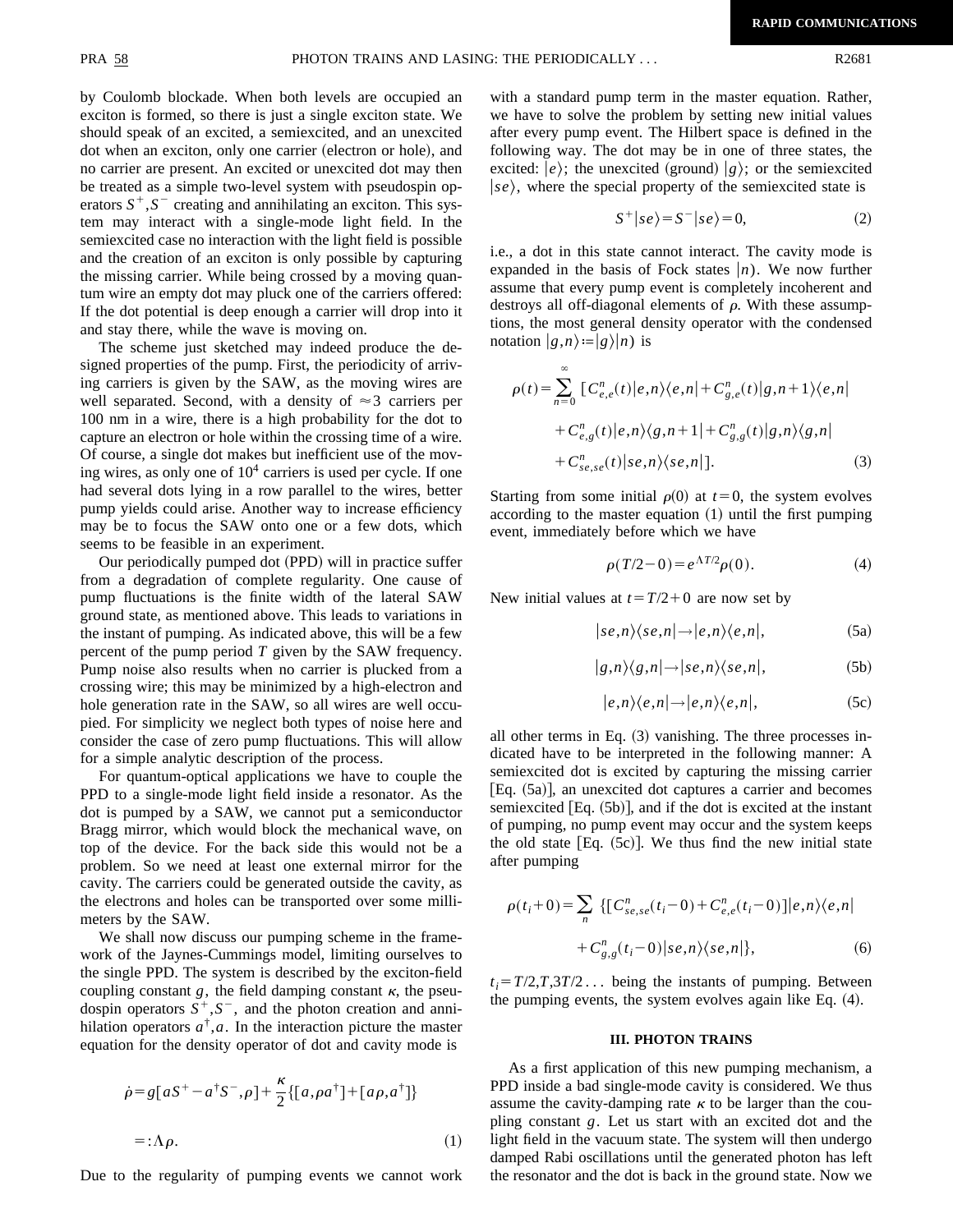refill the dot with an exciton (first an electron and then a hole) and the process starts again. By doing so, the Hilbert space of the field is confined to the vacuum  $|0\rangle$  and the single-photon Fock state  $|1\rangle$ , i.e., there is at most one photon in the resonator. With these assumptions Eq.  $(1)$  is exactly solvable. In the overdamped case  $(4g<\kappa)$ , where a photon is not reabsorbed after emission, we obtain, for the probability of finding a photon in the resonator for a single process,

$$
C_{g,g}^{1}(t) \equiv p_1(t)
$$
  
=  $\frac{8g^2}{\kappa^2 - 16g^2} e^{-\kappa t/2} \left[ \cosh \left( \frac{t}{2} \sqrt{\kappa^2 - 16g^2} \right) - 1 \right].$  (7)

The long-time behavior of Eq.  $(7)$  is

$$
p_1(t) \to e^{-4g^2t/\kappa};\tag{8}
$$

thus the pumping time *T* has to be much larger than  $\kappa/4g^2$  to ensure that the photon has left the cavity before the next drops into the dot. With these requirements met, the solution for the periodically excited system is

$$
p(t) = \sum_{m=0}^{\infty} p_1(t - mT) \Theta[T - |2t - (2m + 1)T|], \quad (9)
$$

with  $\Theta(x)=0$  for  $x \le 0$  and 1 for  $x>0$ . We call this periodic series of one-photon processes a ''photon train,'' having a picture of a long train with equidistant cars in mind. Note particularly that in our system the resonator serves only to enhance the coupling constant *g* and to orient the emission, not to accumulate photons.

The mean photon number  $\bar{n}$  in the cavity is given by the time average of  $p(t)$  over one period  $T$ ,

$$
\bar{n} = \frac{1}{T} \int_0^T dt p(t) = \frac{1}{\kappa T}.
$$
 (10)

As this system is very simple, most coherence and correlation properties can be calculated analytically. For example, the first-order coherence function  $g_1(\tau)$  $=\langle a^{\dagger}(t)a(t+\tau)\rangle/\langle a^{\dagger}(t)a(t)\rangle$  yields

$$
g_1(\tau) = \sqrt{1 + \kappa^2/4g^2} e^{-\kappa |\tau|/2} \cos(g|\tau| + \phi), \quad (11)
$$

with  $\phi = \arctan(\kappa/2g)$ . A similar quantum-dot device has been proposed in  $[8]$  where a different pumping mechanism was considered.

#### **IV. PPD MICROLASER**

The second case to consider is a PPD inside a high-*Q* single-mode cavity, where photons may be accumulated. We do not want to present a detailed calculation of this model here, as this system does not provide too much that is new. We would rather make a comparison with a standard microlaser model for atoms  $[12–16]$ .

In the standard model, a beam of regular distributed threelevel atoms goes through an excitation region just before entering a single-mode cavity. Each atom has the probability *pA* of being excited from its ground level *c* to the upper level



FIG. 2. Numerically calculated stationary photon-number distribution (thick line) and Mendel's  $q$  parameter (thin line) for the PPD microlaser. With  $N_{ex} = 1/(\kappa T)$  the pump parameter  $\Theta$  is defined as  $\Theta = \sqrt{N_{ex}gT/2}$ . Here we have  $g/\kappa = 20$ . We find wide ranges of sub-Poissonian distributions ( $q<0$ ), as known from the atomic microlaser  $[13]$ .

*a*. The lasing transition involves level *a* and the intermediate level *b*; thus an atom in level *c* cannot interact with the light field. Furthermore, it is assumed that at most one atom is in the cavity at a time and that the interaction time  $t_{int}$  is much shorter than the cavity-decay time  $\kappa^{-1}$  and the time  $T_A$  between successive atoms entering the resonator. This assumption allows for neglecting the field damping while the atom passes the cavity, leading to a simple Jaynes-Cummings Hamiltonian during the interaction. In the interval  $T_A - t_{int}$ , when no atom is inside the cavity, pure field damping occurs. The parameter  $p_A$  has been used to describe different pumping statistics [13]. The stationary solution exhibits sub- as well as super-Poissonian statistics, depending on a certain pumping parameter. Another feature of this model is the generation of trapping states in the light field, where the photon number is limited to an upper boundary  $[16]$ . This is caused by the constant interaction time  $t_{int}$ ; as for a specific photon number, the atom leaves the resonator in the excited state (after one or several full Rabi oscillations), and no additional photon is emitted into the cavity.

Now we consider the PPD model, which is also described by the master equation  $(1)$ , but this time we assume *g* to be much larger than  $\kappa$ . Spontaneous emission is again neglected. Starting with a given field, we look at the dot just after a pump event. As described above, the dot is either in the excited or the semiexcited state. This is very much like in the atomic case, where the atom enters the resonator either in the excited level *a* or in the noninteracting level *c*. From Eq. (6) we may then define the probability  $p_D(t_i+0)$  of the dot being in the excited state after the *i*th pump event,

$$
p_D(t_i+0) \equiv \operatorname{Tr}(S^+S^- \rho) = \sum_{n=0}^{\infty} \left[ C_{se,se}^n(t_i-0) + C_{e,e}^n(t_i-0) \right].
$$
\n(12)

As the dot is always inside the cavity, we have  $t_{int} \equiv T/2$ , corresponding to the case of an atom entering the cavity just as the previous one leaves. This circumstance requires the inclusion of field damping during the entire calculation, which for small damping, however, will not lead to essential changes in the results. From Eq.  $(12)$  we see that in contrast to the standard microlaser the probability  $p<sub>D</sub>$  of "injecting" an excited dot depends on the state of the ''leaving'' dot.